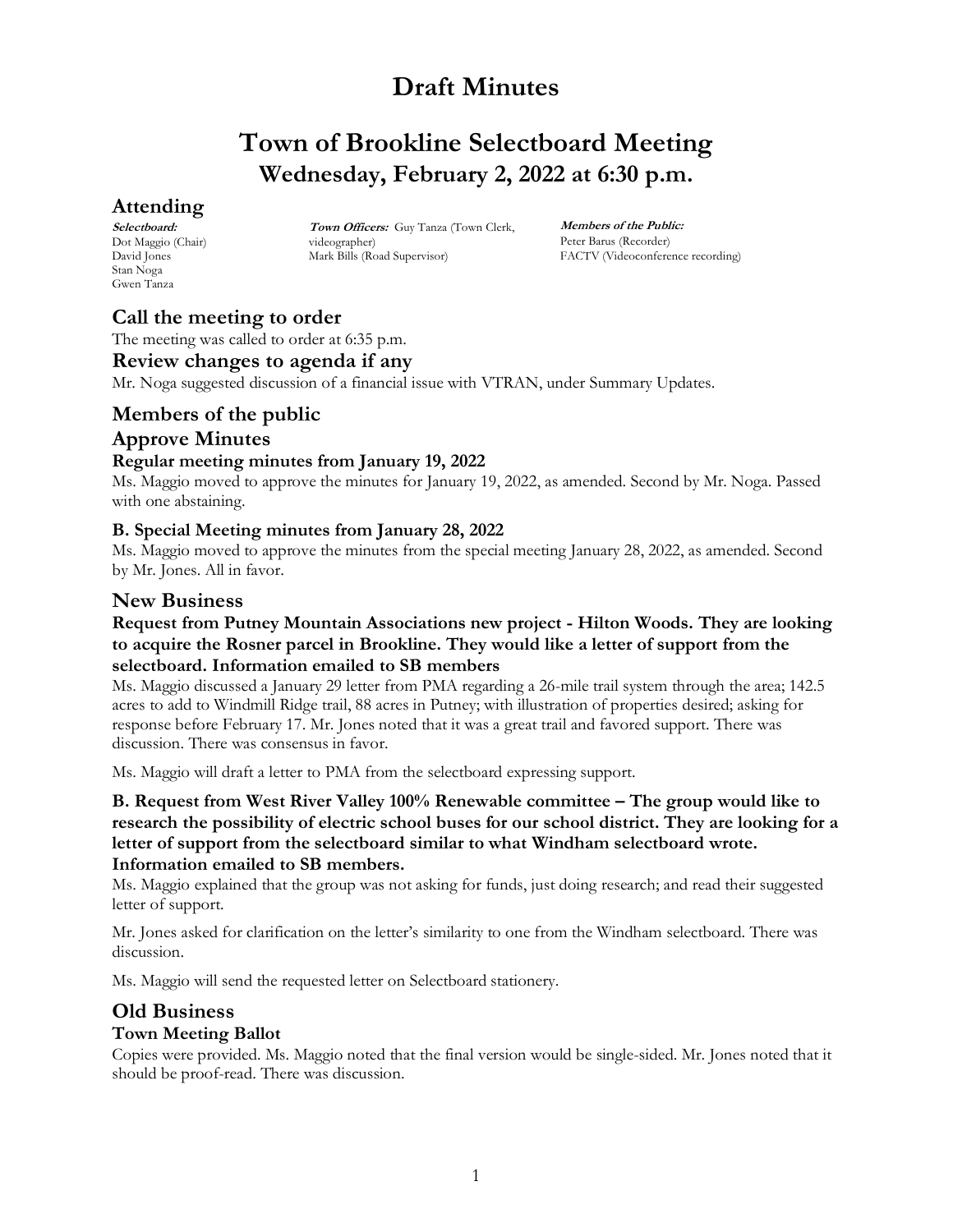# **Town of Brookline Selectboard Meeting Wednesday, February 2, 2022 at 6:30 p.m.**

Mr. Jones moved to approve the Annual Meeting Ballot for February 28, 2022, as presented. Second by Ms. Maggio. All in favor.

### **B. Warning for Informational Hearing**

Mr. Jones noted that the document should be proof-read; that the videoconference had been set up; and suggested changing the town's password, as a data leak had been announced; and that the Warning had the same information and format as the previous year, with specifics updated.

Mr. Jones noted that the meeting would be conducted by videoconference only; discussed ground rules for the conduct of the meeting; accommodating public comment or questions; the need for an additional person to manage the videoconference apparatus; that as a selectboard meeting this would not require an official moderator; that all attendees should be muted except the person speaking, subject to direction from the chair; that the order in which "raised hands" appeared would be visible to the conference manager; a list of points to be addressed at the beginning; and that the rules of procedure adopted by the selectboard must be followed.

There was discussion; of possibly conducting the meeting with members present in person; of the necessity to prepare for a larger audience; the need to Warn the February 23 remote informational hearing 48 hours in advance; of locations for public notification; the requirement to post the Warning for the Informational Meeting by February 8.

### **C. Town Report**

Mr. Noga discussed the estimated tax rate. Mr. Jones noted that the Treasurer had provided an estimated tax rate in prior years. There was discussion; of likely public questions at the upcoming meetings; that the final rate is usually not set before April 1.

### **D. Tabled from 1/19/22 - Highway Maintenance / Winter Plowing and Materials with AS Clark and Sons 2 year contract won Sept 2020 expires Sept 2022.**

Ms. Maggio explained that, working with FEMA and contracts on file, it had been found that the contract may be extended "upon written agreement between the parties"; and discussed the basic vendor contract; changes to the contract; a date correction; some clarifications of language; two changes that would be discussed on the **agenda for next meeting**.

### **E. Tabled from 1/19.22 - Request for Proposal (RFP) for Brookline Meeting House bat removal, carpentry repairs, painting steeple.**

Ms. Maggio provided the documents under discussion; read the announcement for the newspaper; and discussed details. There was discussion; of the scope of three projects; of whether to manage certain equipment rental separately; about delaying the bat remediation until after the repairs; about the painting RFP; oversight of the project; the timing of RFP publication; the possibility of deferral until next year; that the committee had been formed to provide guidance on what to do, and their plan was not clear; about the committee's budget.

The exterior painting project discussion was tabled.

# **Summary / Update Reports**

### **Town Clerk - Guy Tanza**

Mr. Tanza reported that dog licenses were open until April 1; the rabies clinic was not scheduled, but there were clinics available in the area; that real estate sales were active; absentee ballots for the Town Meeting would be announced when ready; that the vote would take place February 28, 2022, from 9 a.m. to 7 p.m.; that absentee ballots would be available on request.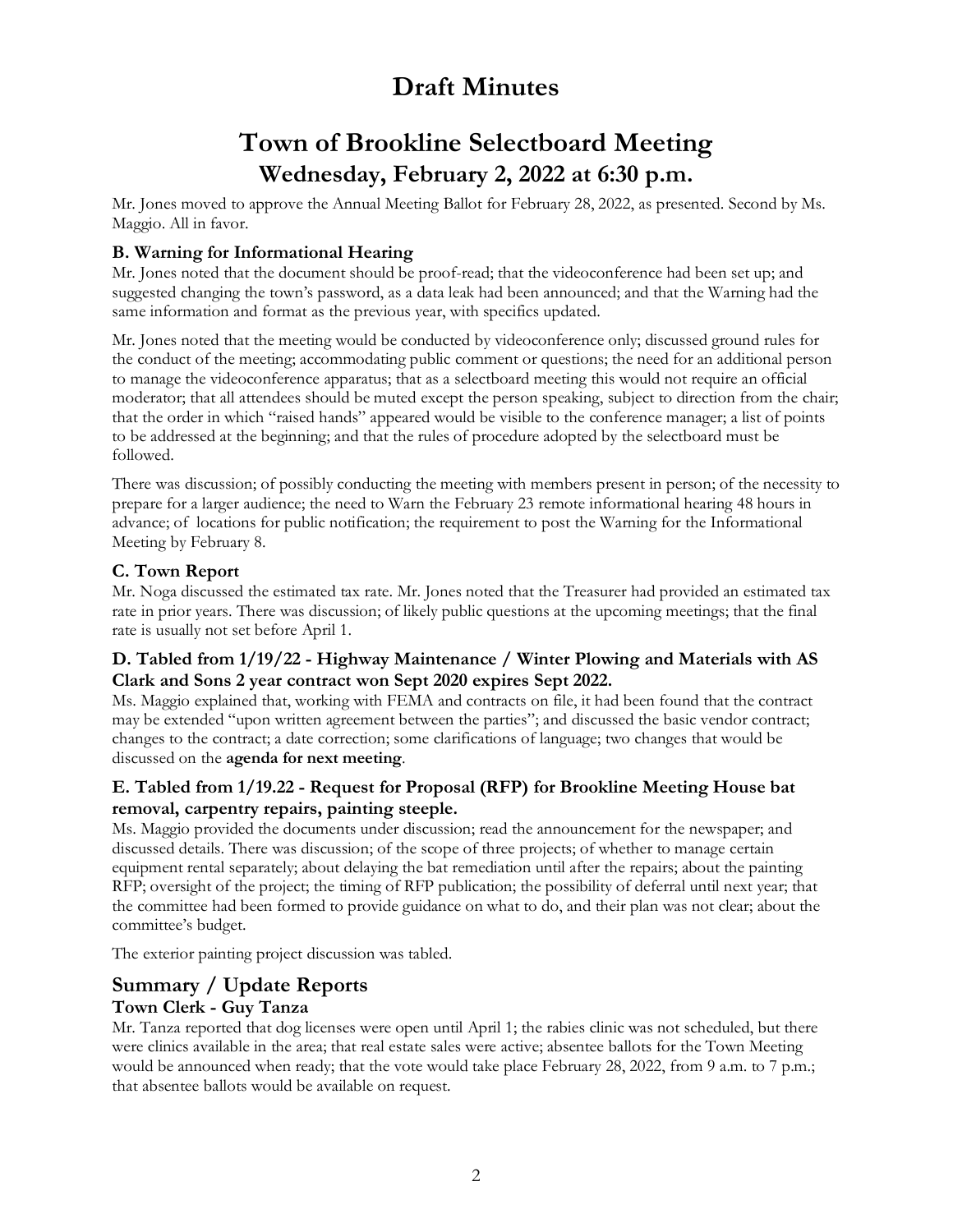# **Town of Brookline Selectboard Meeting Wednesday, February 2, 2022 at 6:30 p.m.**

### **B. Selectboard Chair Report - Dot Maggio**

Ms. Maggio discussed a question about surpluses that could be applied to tax liability; the response by letter to NewBrook fire department after suggestion that they represent Brookline at REMAX; and the unanswered complaint of pesticide misuse.

#### **C. Building Commissioner Report - Bruce Mello**

Mr. Mello discussed the relationship with the tenant and a complaint from the tenant sent to the Selectboard about building safety. Ms. Maggio noted having had discussions about the complaint with the tenant. Mr. Mello described the heating system as a mess; repairs ongoing; communications good with Cota & Cota.

#### **D. Any other reports or discussions by selectboard members**

Mr. Noga discussed a VTRANS email citing a Municipal Bridge and Roads Standard Report, and research done on documents that could provide certain discounts. There was discussion; of a Certificate of Compliance and other documents filed annually; of changes to filing requirements (paper to electronic). There was discussion.

#### **E. Road Supervisor Report - E. Mark Bills**

Mr. Bills reported discussions with Mr. Clark about application of salt, and expected storms; that the roads were still firm despite the warmer weather; that the grader tire problem had been addressed through Chesterfield Tire Service, who had responded in two hours and changed the tire in place, and would bill the town office.

Mr. Bills discussed mowing equipment, prices, being scheduled for the over-rail mower in May, and alternatives being researched.

Mr. Noga inquired about filing requirements. Mr. Jones noted that most requirements were sent to the town; that the state was using email more than in the past, providing more opportunities for dropped communications, often with links to websites for documents; and discussed the problem of not having full time administrators, etc.; that individuals in agencies have followed up on occasion, but that there were problems in this area; and that the state appeared to assume that municipalities were all technologically proficient and well equipped, which was not the case.

There was discussion; that funding grants complexity was increasing; about the forms required annually; the changing electronic terrain.

Mr. Noga asked about whether expectations of technological competence were appropriate within the town.

Mr. Jones noted that he would no longer be handling the salt and sand funding issues; and offered to introduce the appropriate contacts. Mr. Noga offered assistance with computer files and grants. There was discussion; of grant management; of processing office communications.

# **Communications**

#### **A. Regular Mail**

Vt Old Cemetery Assn re:

- Legislative Council for VCA members re: redistricting;
- Agency of Transportation re: update Highways and Bridges form.

#### **B. E-Mail**